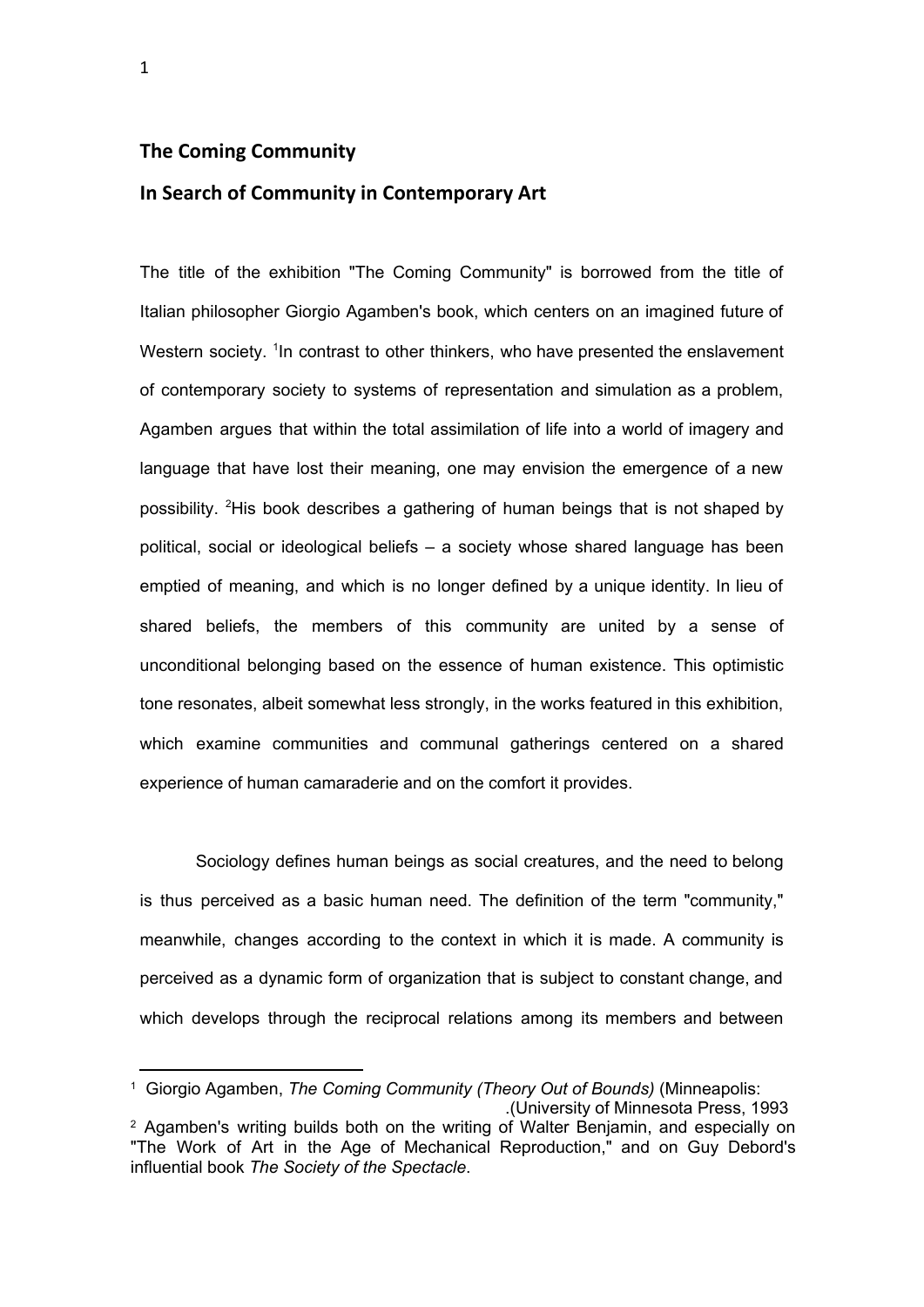them and the surrounding society. The basis for the creation of a community – which may be ideological, religious, professional, cultural, historical or other – is related to the construction of a shared identity through the creation of unique symbols: a particular slang or jargon, a way of dress, rituals, symbols, norms and behavioral patterns. 3

In contrast to earlier thinkers, Jean-Luc Nancy argues that communities are not formed around notions of fusion or production, but rather on the need to confront an imminent threat – a threat that Nancy defines as death itself. <sup>4</sup>Social organization is a basic aspect of human behavior inherent to all human beings. It is based on a need not only to create support systems that may be of use during times of crisis, but also on the desire to create repositories of social memory capable of transcending the life span of individual human beings. Through the enactment of various ceremonies and shared narratives, collective memory ensures that the essence of human life survives following the demise of physical body.

We currently live in an age of uncertainty. The recent financial crisis and collapse of stock markets worldwide significantly contributed to undermining the basic assumptions that form the basis of Western society. The immediate sense of distress that followed upon this crisis, moreover, has brought to the surface political and social concerns that question our perception of society. The values associated with capitalism, whose ideological basis is the longing for constant growth in the spheres of both production and consumption, are currently put into doubt – a process that is also related to the world's growing ecological crisis. In this context, one may

<sup>3</sup> Benedict Anderson, *Imagined Communities: Reflections on the Origin and Spread of Nationalism* (New York: Verso, 1991); Kelly Owen, *Community, Art and the State: Storming the Citadels* (London: Comedia Publishing Group in association with Marion Boyars, 1984).

<sup>4</sup> Jean-Luc Nancy,*The Inoperative Community* (Minneapolis: University of Minnesota Press, 1991).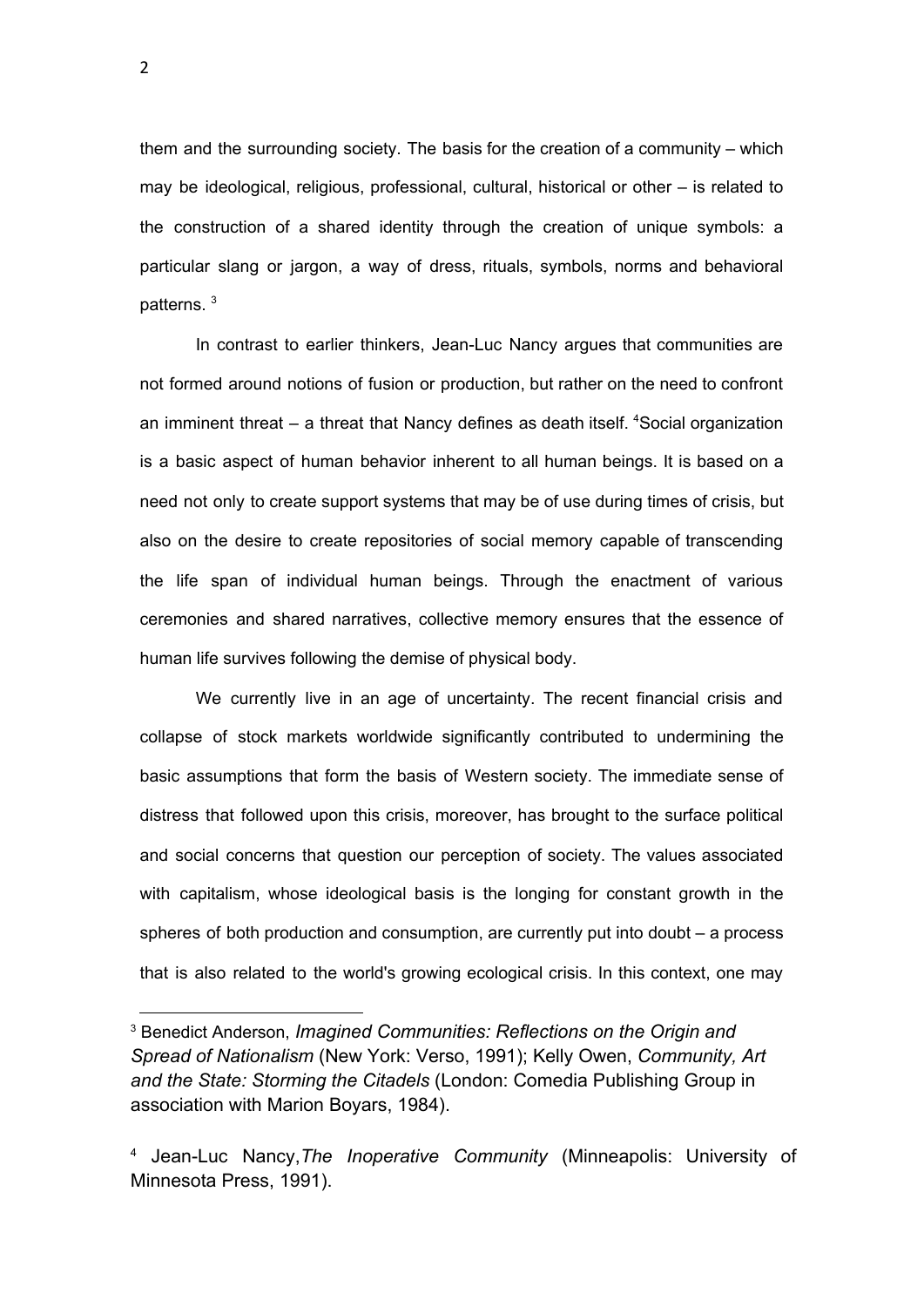note a growing tendency, on the part of various social groups, to create an identity that is distinct from that of the collective at large, and to shape their own local or goal-oriented narrative. From Nancy's perspective, such an inclination is both natural and clearly understandable, given the crisis of trust that has come to characterize relations between nations and their governments, as well as between various groups and their leaders. The narrative shared by each of these communities enables them to resist the dictates of society at large, and to create an escape route out of a reality in which the individual has limited control over his lifestyle and capital.

In the present age, the formation of communities takes place with relative facility and in a different manner than in the past. Several scholars have recently examined the ways in which digital communications and the Internet play a central role in shaping the formation of social groups.<sup>5</sup> In contrast to accepted historical models, such groups are not structured in a hierarchical manner; rather, they are based on social networks composed of alternative centers. The pyramidal structure of earlier social formations is thus replaced by a rhizomatic structure, with no top or bottom. <sup>6</sup> In this manner, the information revolution has contributed to the prevalent cultural tendency to form small groups whose narrative is unique, specific and detached from any one geographical context.

<sup>5</sup> Manuel Castells (ed.), *The Network Society: A Cross Cultural Perspective* (Glos,

UK: Edward Elgar Publishing Ltd., 2004). 6 In their book *A Thousand Plateaus*, the philosophers Gilles Deleuze and Félix Guattari discuss the concept of the rhizome, which refers to natural systems devoid of hierarchical relations. The rhizome is a botanical model that describes the growth of roots in certain plants, such as grass. The roots of such plants do not grow in a linear manner, but rather spread out equally across a given terrain, and all parts of the plant are similarly capable of perpetuating this growth process. This process is metaphorically used in other theoretical texts to metaphorically describe social and other systems that do not evolve in a linear or hierarchical manner.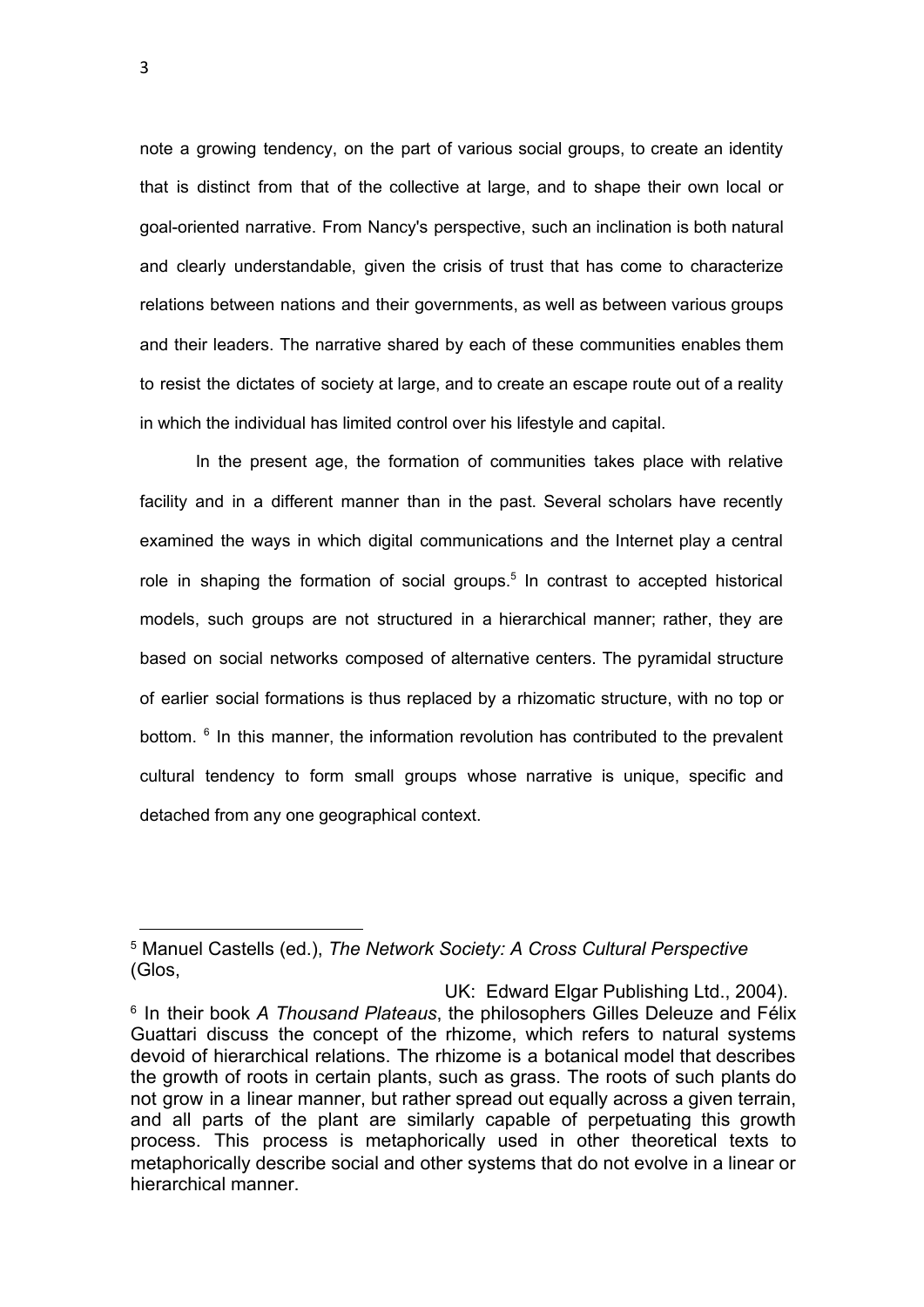These tendencies and phenomena, may explain the growing interest of both critics and artists in the formation of various communities whose members embrace alternative narratives.

The artists participating in this exhibition study and document a range of such communities, construct representations of them, and actively intervene in them. They raise questions concerning the ways in which shared narratives – formed either intentionally or by chance – give rise to the existence of various communities and shape the identity of their individual members. The need to assemble together and to make contact with others through a shared narrative, whether based on a collective history, a certain life style or an artificial construction, is clearly reflected in these works. In this manner, they examine different ways of coping with life in postmodern Western society, which is saturated with representations, simulations, and imitations of various social narratives.

\*\*\*

Writing about the significant shift that is currently taking place in contemporary art, the curator and critical thinker Nicolas Bourriaud underscores the importance of the human dimension as the basis for exploring artistic and theoretical concerns. <sup>7</sup> According to Bourriaud, art has turned to producing meaning through its reciprocal relations with the other – an ongoing process that vies with, and at times also replaces, pre-structured art objects. For artists working in this manner, the audience is not imagined as a group of separate individuals, but rather as a community, even if only a temporary or a utopian one. These artists examine the limits of their role and their own social definition, while their work intersects with other fields of knowledge that are not traditionally identified with art, such as ethnography,

<sup>7</sup> Nicolas Bourriaud, *Relational Aesthetics* (Paris: Les Presses du Réel, 1998).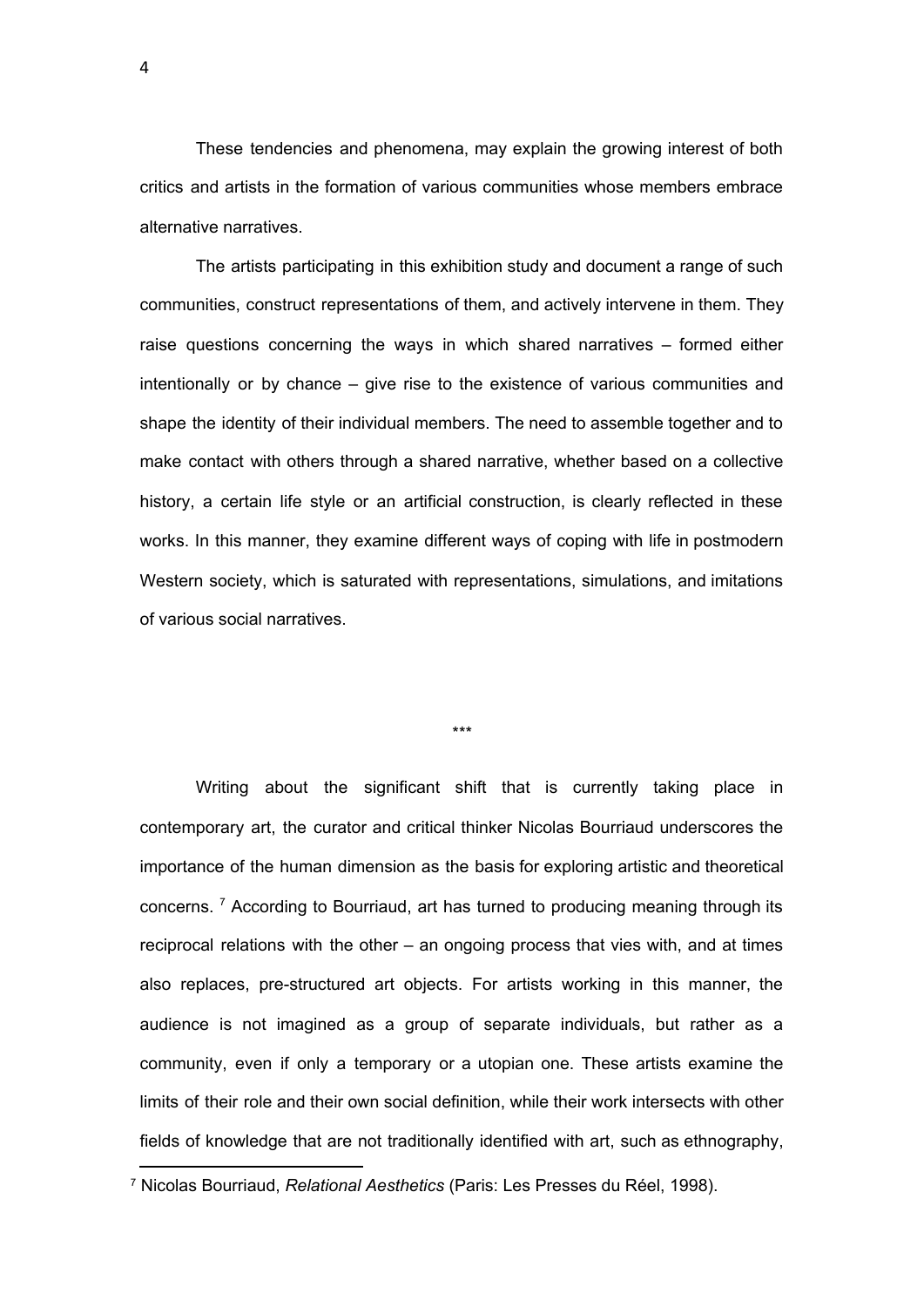sociology, and politics. Suzi Gablik, among other thinkers, takes a positive view of artists engaged with these concerns, and describes them as individuals capable of detaching themselves from the attention economy typical of the art world, and of moving beyond its limits.<sup>8</sup> According to Gablik, such practices fulfill the avant-garde role of art: that is, they resist social conventions that blur the limits between art object and commercial consumer objects.

At the same time, numerous thinkers and writers critically approach this same phenomenon, and raise ethical questions concerning the meaning of such actions. The art historian Hal Foster, for instance, has addressed the blurring of boundaries between art and other professions. <sup>9</sup>In his essay "The Artist as Ethnographer," Foster specifically discusses artists who assume an ethnographic role while intervening in marginal communities and societies, and subsequently presenting related documentary or pseudo-documentary materials. Foster discusses what he describes as an instrumentalization of art, which creates a political, unilateral narrative. Moreover, he sheds light on the problematic depiction of the "other" as an exotic and at times inferior object, whose examination satisfies a voyeuristic urge and perpetuates the hegemony of a condescending Western gaze.

The exhibition "The Coming Community" examines these conflicts as they are addressed in the works of artists active within a range of different communities, with the goal of documenting the activity of these communities or actively intervening in them. These artists confront the ethical questions related to their work, and shed light on the process of representing and constructing an image of the other while studying communities whose unique narratives may at times appear strange or eccentric.

The French duo **Alain Della Negra and Kaori Kinoshita** study and document such marginal communities, and examine the construction of their unifying

5

<sup>8</sup> Suzi Gablik, *The Reencahntment of Art* (New York: Thames and Hudson, 1992).

*<sup>9</sup>* Hal Foster, "The Artist as Ethnographer," *The Return of The Real: Art Theory At the End of the Century* (Cambridge: MIT Press, 1996).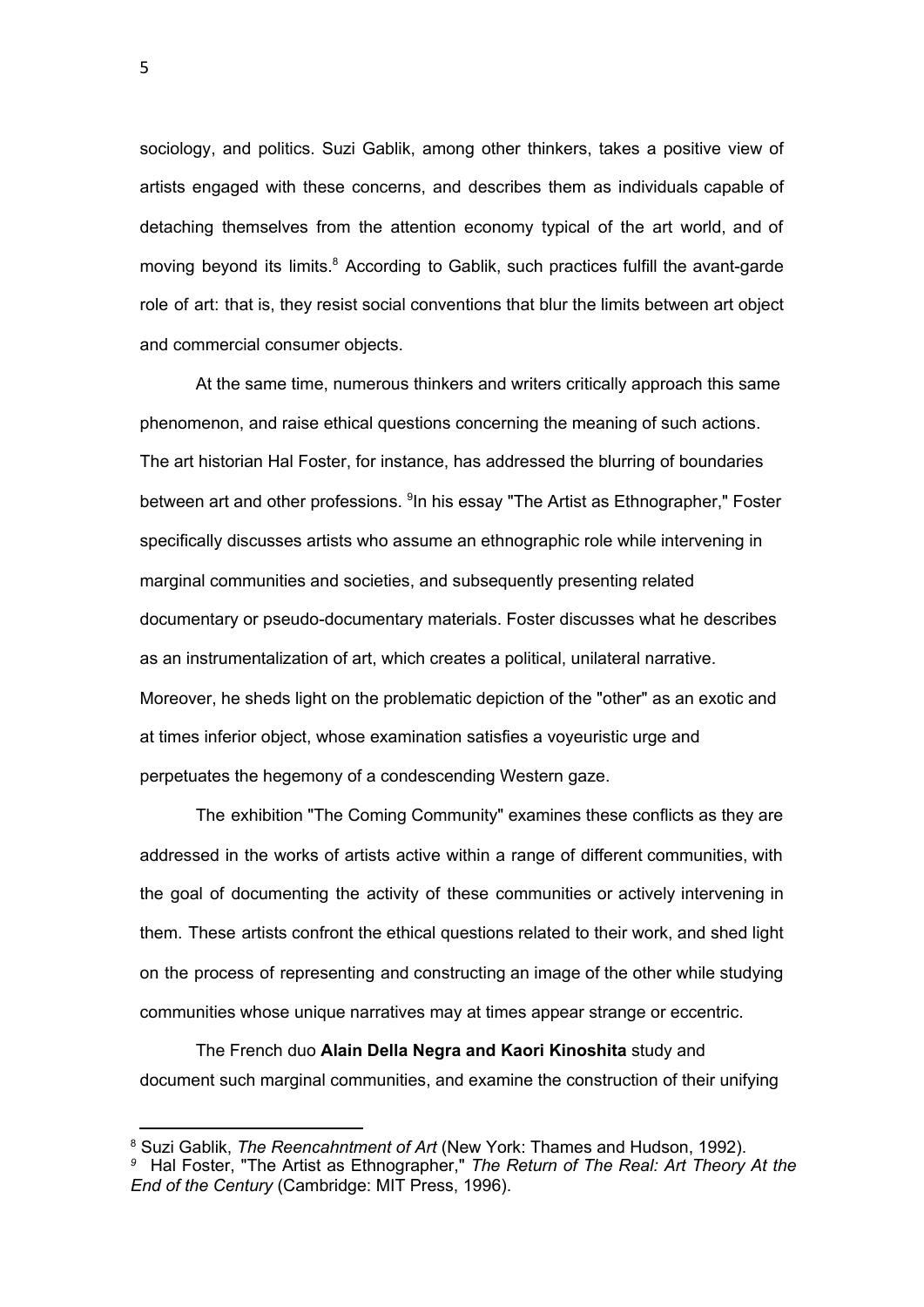narrative by representing the personal journey undertaken by each of their members. **Netta Lieber Sheffer's** paintings examine the moments in which various groups – such as soldiers, workers in a field, or students – are formed. These paintings are shaped by a subjective gaze, and examine the experience and the foundational moments that structure the formation of a collective identity. **Sharon Lifschitz** casts a gaze that is both sensitive and critical on the narrative that shaped life in the kibbutz where she grew up, and studies it through the memories embedded in photographs. In doing so, she reveals the points at which the line between individual identity and memory and the community's collective memory are blurred.

**Angelika Sher**'s photographs center on the customs, aesthetic conventions and patriarchal structure of the Russian immigrant community in Israel – a community that has largely resisted assimilation into Israeli society.

Some of the participating artists occupy a critical stance and didactically examine the construction of shared narratives and the roles they play, in an attempt to expose the building blocks of a collective identity. **Rod Dickinson**'s installation exposes the rhetorical tools employed in order to shape moments of unity and political camaraderie. His re-reading of speeches made in different places during different historical moments reveals an unlikely combination of statements, which amount to a series of vague declarations. Such a critical approach is also evident in the work of **Tamir Tzadok**, which examines the construction of cultural identity and undermines the perception of history as a narrative based on scientific facts.

\*\*\*

In May 2010, in celebration of its decennial anniversary, the Tate Modern in London hosted an art festival titled "No Souls for Sale." The Turbine Hall at the entrance to the museum was divided up by a grid, and each individual cell was given over to an artist or group of artists whose works are directly related to social concerns. The focus of this festival reflected the tension between the museum tradition, which is based on the assumption that art is inherently related to the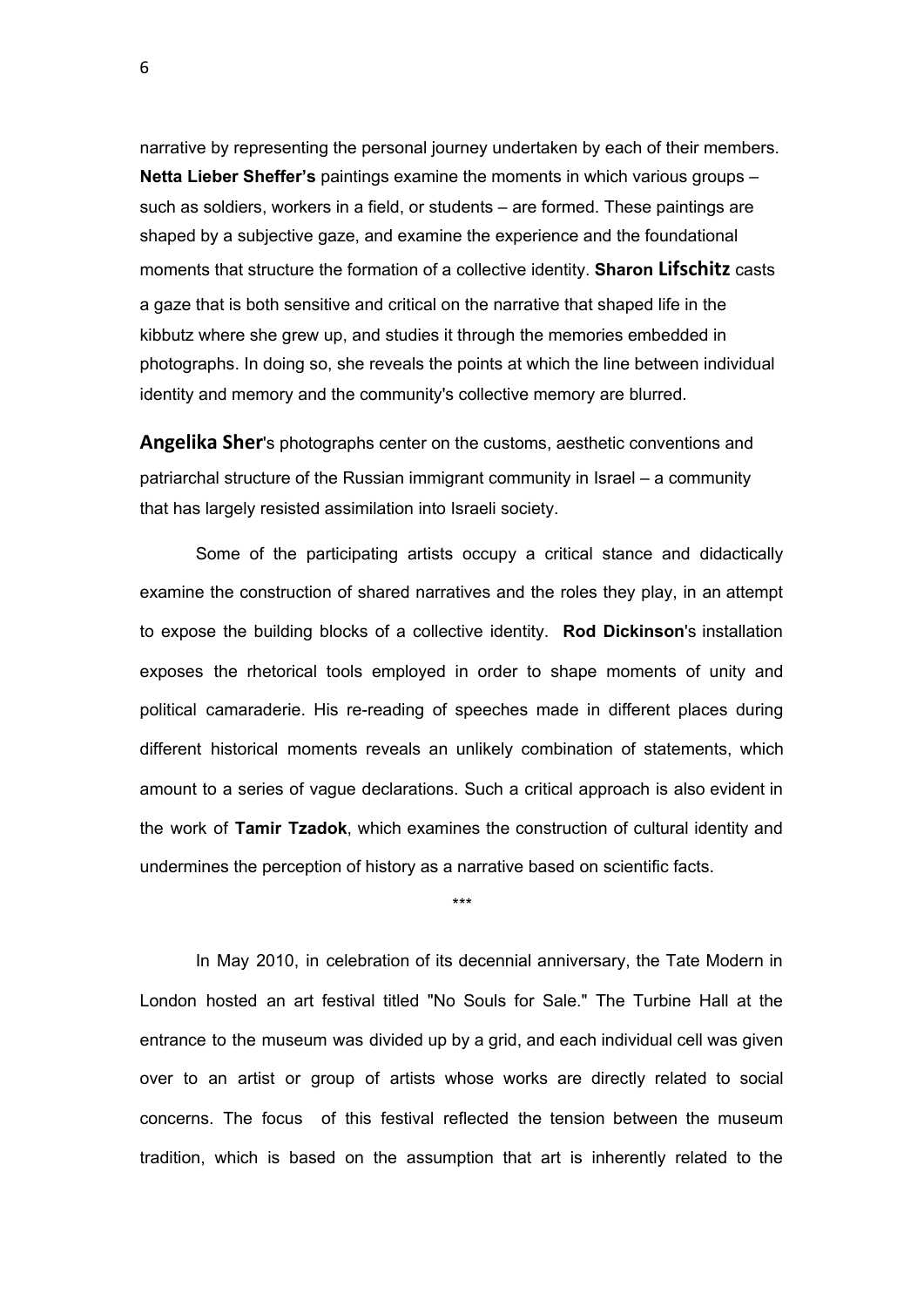presentation of objects in a circumscribed space, and between types of contemporary artmaking that undermine the status of the art object. This event clearly marked the repositioning of activist art groups at the center of artistic discourse, and underscored the significance of their artistic strategies.

The current exhibition features the works of artists who actively intervene in the social sphere, and tend to represent scenes that capture new community-based narratives. The Haifa-based group **Block**, for instance, has created a space for public gatherings around on a fountain located inside the museum space. The fountain, a prominent architectural element in the local landscape, blurs the boundaries between interior and exterior, and calls for social gatherings and for a nostalgic gaze upon what was once a central feature of urban life. **Ilan Spira** examines the sub-culture of foreign workers in the south of Tel Aviv by taking an active part in their community life. The significance of his concern with this community has been underscored by the Israeli government's recent decision to deport many of the children of foreign workers and their families. The Chinese artist Cao Fei intervenes in the online world by participating in the game "Second Life," which has given rise to the formation of a virtual community. Her installations underscore the connection between real life and this alterative, virtual life, while revealing the mechanisms of political power that shape both worlds.

\*\*\*

Some of the artists participating in the exhibition investigate the power of shared narratives as a catalyst for the formation of various communities. These artists examine the essence of the term "community," as well as its limits, by means of invented narratives or rituals.

**Assi Meshulam**'s work presents a system of religious belief that does not include a god. This system is characterized by distinct philosophical and visual traits,

7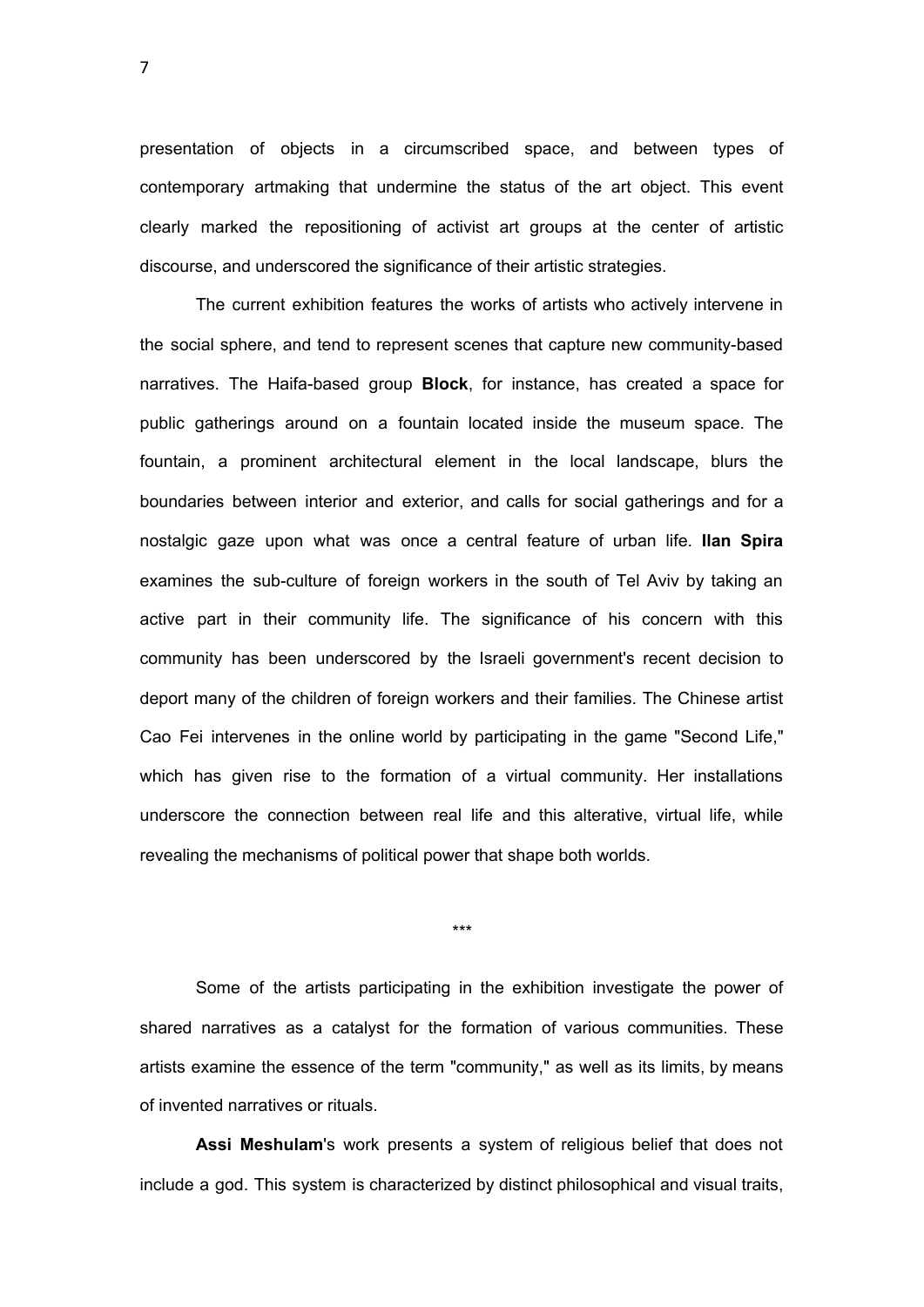and is designed to fit the needs of contemporary individuals. **Brody Condon** combines multi-player fantasy role games with performance art to create a seemingly isolated world, in which individuals invent and develop communal narratives and rituals. In this manner, the work undermines the distinction between fantasy and reality, and examines the formation of a community-based narrative. **Orit Ben-Shitrit**'s video work features a group that speaks an imagined language. Each of the figures in this work functions within a narrative shaped by a mythical struggle between the figure of the narrator and an invisible force. The group of men in the drawings created by **Vik Jacobson Frid** exist in a liminal state that appears impossible to escape from. The narrative woven in this context is not a linear one, but rather one based on fragments of time, place and history. **Elad Kopler**'s paintings give rise to a fictional, post-apocalyptic world in which objects and cultural symbols replace the experience of actual presence and social identity. **Eli Gur Arie**'s works are concerned with the ecological crisis and with imaginary, artificial alternatives for preserving nature. In this perishable world, it is no longer possible to distinguish the real from the imaginary.

Through the concern with real and imagined communities, this group of works calls attention to the paradigms that shape our identification with a given social structure – based either on a critical stance vis-à-vis the existing reality or on a search for an alternative one.

\*\*\*

In conclusion, it is worth noting that the current concern with community is rooted in a long and complex discourse throughout the history of art. In this sense, art has always been related to the political and the social, and to some extent, has also been dependent on them. The roots of the preoccupation with art that is only partially object-based began in the 1920s, with the rise of Dada and Surrealism. It continued with body and performance art, conceptual art, the Situationists